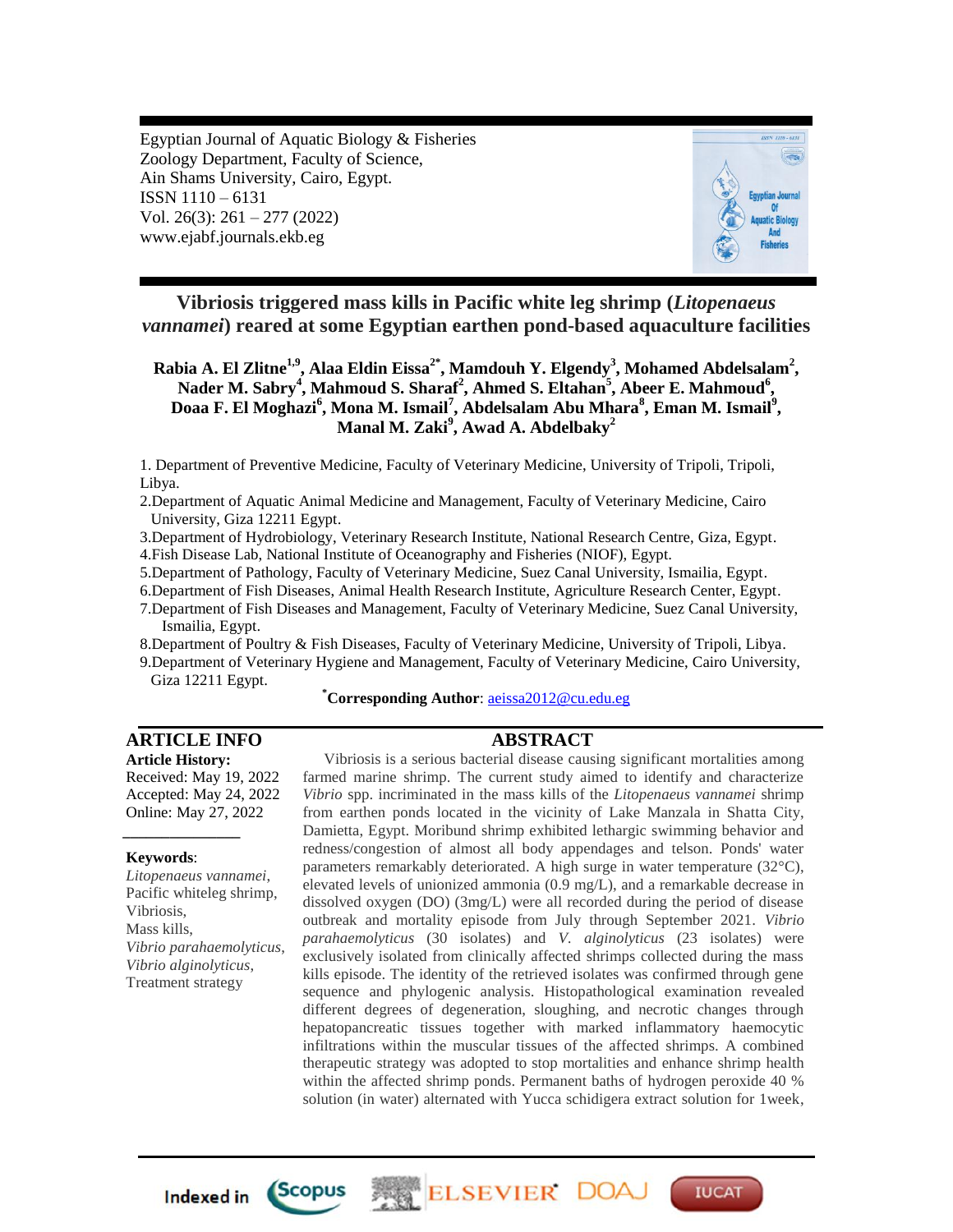together with Florfenicol powder at a dosage of 25 mg / Kg shrimp biomass in diet were very effective in reducing mortalities, improving swimming behavior, normalizing feeding intake, and enhancing the general health of the affected shrimps.

### **INTRODUCTION**

Shrimp farming makes a significant contribution to global food security and economy **(Bardera** *et al***., 2021)**. Shrimp aquaculture started in Egypt in 1985 **(Sadek** *et al.,* **2002)**. The industry is steadily growing with the existence of numerous megaprojects to establish a competent shrimp farming sector **(Elgendy** *et al***., 2015)**. The total production in 2019 approached 8305 MT, with a value of 103 *million* US *dollars.* The aquaculture sector contributes with 2 % of the total shrimp production in Egypt, about 123 MT **(FAO, 2018)**. *Penaeus semisulcatus, P. japonicas,* and *Metapenaeus stebingi* are among the most common species in Egypt **(Sadek** *et al***., 2002)**.

The white leg shrimp, *Litopenaeus vannamei,* is one of the most economically valuable species in the shrimp aquaculture, accounting for more than 70% of the industry's total world output **(FAO, 2018)**. The suitability of *L. vannamei* for farming over a wide variety of environmental conditions (e.g., salinity, temperature), its rapid growth rates, and its capacity to withstand high stocking densities are all positive attributes of this shrimp species **(Bondad-Reantaso** *et al***., 2012)**. Extensive, semiintensive, and intensive production systems may be used in commercial shrimp cultivation tactics **(Sadek** *et al***., 2002)**. However, to satisfy the increasing demand, the intensification of shrimp production in commercial ponds is growing rapidly **(Elgendy** *et al***., 2015)**. Several production outputs, such as growth performance, health, and survivability of shrimp, are compromised as a consequence of overstocking **(Bondad-Reantaso** *et al***., 2012)**.

The increasing incidence of infectious diseases in farmed shrimp is commonly coupled with a combination of negative factors, including water quality degradation, accumulation of organic wastes, bad management practices, and the occurrence of abnormal behaviors such as cannibalism **(Elgendy** *et al***., 2015)**. All those factors collectively compromise the immune defense mechanisms, making shrimp susceptible to invading pathogens **(Elgendy** *et al***., 2015)**.

Vibrios are important pathogens in the global shrimp farming industry. *Vibrio* spp. are ubiquitous in the aquatic environment, and they initiate destructive infections upon environmental deterioration **(Elgendy** *et al***., 2015)**. *Vibrio parahaemolyticus*, the causative agent of acute hepatopancreatic necrosis, causes fatal infections, especially at the early life stages of shrimp, with massive mortality exceeding 70% and colossal economic losses. In addition, other *Vibrio* spp., such as *V. splendidus*, *V. harveyi*, *V. alginolyticus,* and *V. mimicus* can cause infections in penaeid shrimp **(Elgendy** *et al***., 2015; Kongrueng** *et al***., 2015; Soto-Rodríguez** *et al***., 2015)**.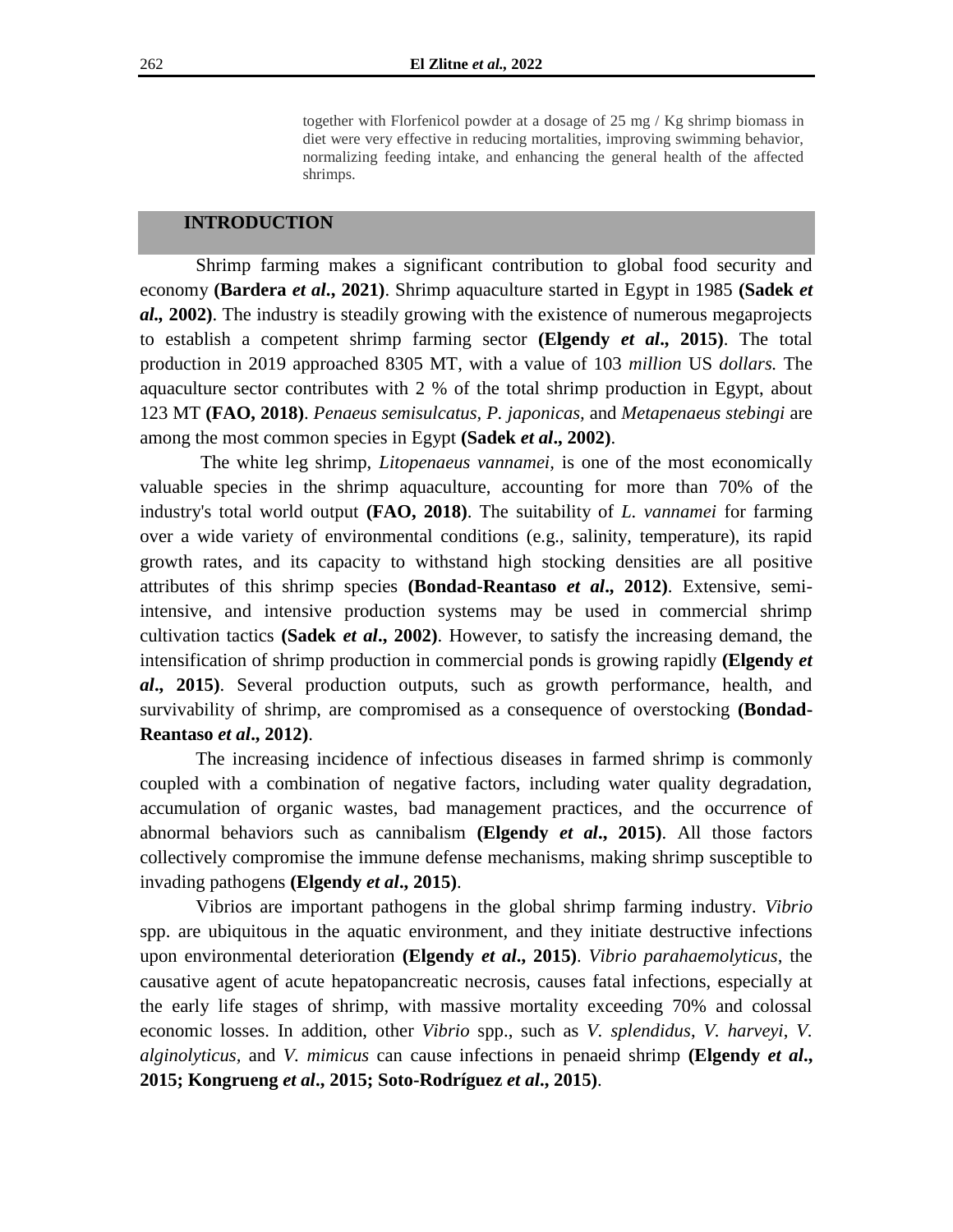The present study aimed to unlock the puzzling etiologies of shrimp mortalities in earthen pond-based facilities at Damietta**.** Phenotypic, genotypic, and molecular characterization of retrieved isolates, together with the histopathology of moribund shrimps, was an essential asset to determine the definite etiology behind the mass kills. Ultimately, a field-based treatment trial to stop the uprising mortalities and control the disease outbreak was strictly applied through the affected earthen pond facilities.

#### **MATERIALS AND METHODS**

#### **Case history and sampling**

Five earthen ponds stocked with Pacific white leg (*L. vannamei*) shrimp located in the vicinity of Lake Manzala at Shatta City, Damietta, Egypt, have faced mass mortalities (60% mortalities) during the period from July through September 2021. The shrimp stocking densities were 100.000 /acre through the affected farms. The average body weight of shrimp was 16.5 g. Shrimps were fed a 40 % protein pelleted diet from Skretting<sup>®</sup> in Egypt. The daily water exchange rate in shrimp ponds was 25%.

Moribund shrimp exhibited lethargic swimming behavior and redness/congestion of almost all body appendages and telson. Pond's water parameters recorded during the disease outbreak and mortality episode were noticeably poor. A high surge in water temperature  $(32^{\circ})$ , elevated levels of unionized ammonia  $(0.9 \text{ mg/L})$ , and a remarkable decrease in dissolved oxygen (DO) (3mg/L) were reported shortly before and during the disease outbreak.

A total of 100 moribund shrimp weighing 16.5 g on average were collected from five earthen ponds through the outbreak area suffering from mass kills (20 samples/farm). Shrimp were transported alive in fiberglass tanks with pond's water supplied with constant oxygen supply to the Aquatic Animal Medicine and Management Laboratory (AAMML), Faculty of Veterinary Medicine, Cairo University Egypt, for clinical, microbiological, molecular and histopathological investigations.

# **Bacteriological examination**

Hepatopancreas from moribund shrimps were aseptically removed and homogenized in microfuge tubes containing 400µl of sterile saline solution (2.5% NaCl). The homogenates (100 μl) were spread onto thiosulphate citrate bile sucrose (TCBS) (Oxoid™) and marine agar plates (Difco™) and then incubated at 30°C for 24h. Random colonies representative of the different colony types obtained on the agar plates were restreaked onto TCBS and phenotypically identified using Gram staining, sensitivity to O/129 vibriostatic disc, and API 20 E identification system according to the technique of **Buller (2004)**. The stock cultures of the isolates were stored in tryptone soy broth (TSB), supplemented with 2.5% salt and 10% glycerol at −80°C for further analysis **(El**‐**Adawy** *et al***., 2021)**.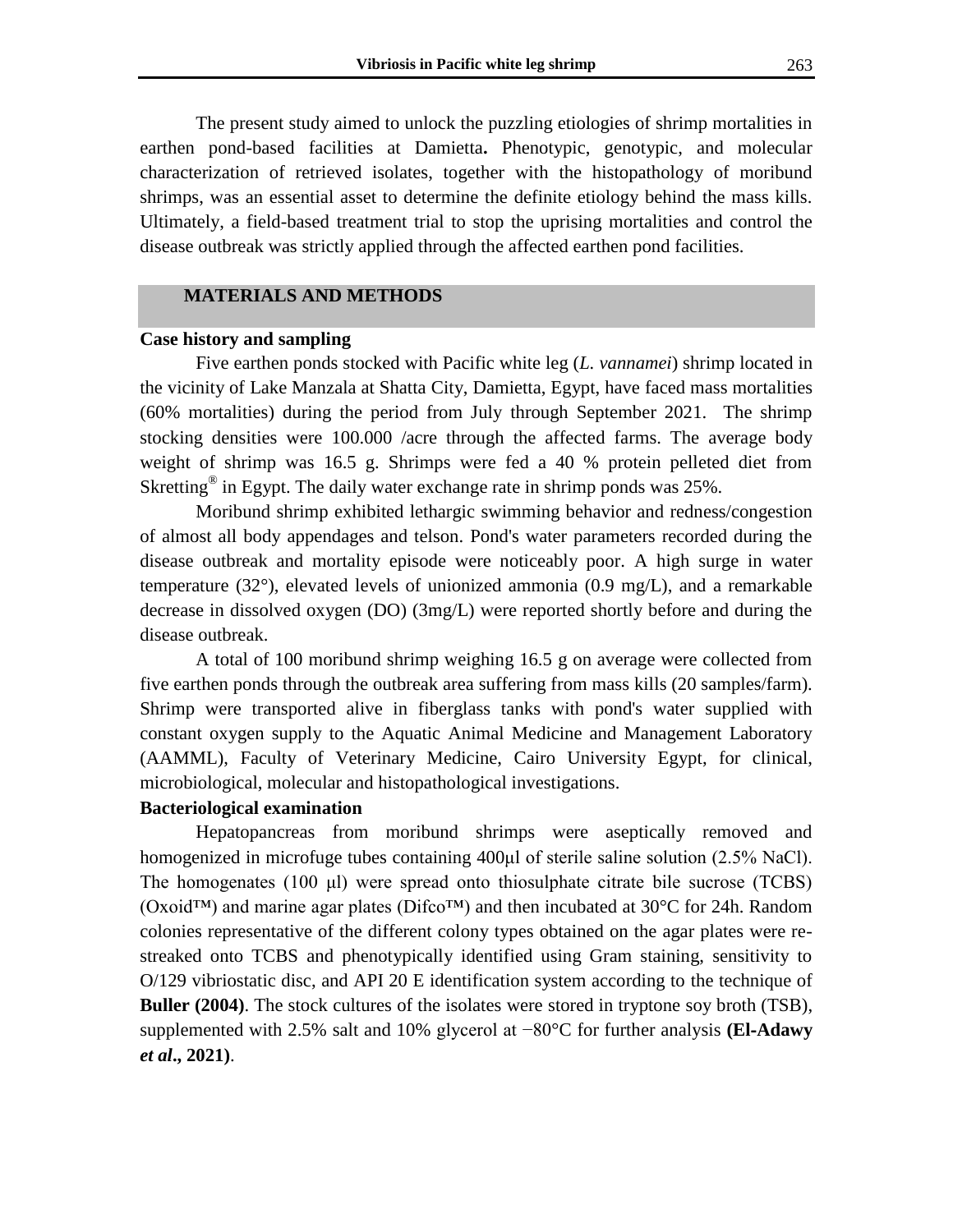#### **Antibiotic susceptibility testing**

Antibiotic sensitivity testing of the retrieved isolates was performed on Mueller-Hinton agar (Oxoid<sup>TM</sup>) using the disc diffusion method according to **Bauer** *et al.* (1966). Each isolate was tested against seven antibiotics (Oxoid™); namely, tetracycline 30μg, ciprofloxacin 5μg, florfenicol 30µg, trimethoprim/sulfamethoxazole 1.25/23.75μg, amoxicillin 30μg, ampicillin 10µg and gentamycin 10μg. Briefly, bacterial isolates were inoculated into tryptic soy broth supplemented with 2 % NaCl and incubated overnight at 30°C. An amount of 250µl broth culture was aliquoted onto Mueller Hinton agar plates in triplicates and streaked using L shaped disposable sterile plastic spreader. Streaked plates were left for a while to dry, and then antibiotic discs were placed on the agar surface using an antibiotic stamp dispenser. The stamped plates were incubated for 24h at 30C, and the size of the inhibition zones was measured using standard caliber and matched against standard inhibition zones reported for the suspect Vibrio isolates**.** Isolates were categorized as susceptible (S), intermediate (I) and resistant (R).

#### **Molecular typing of the retrieved isolates**

Bacterial DNA was extracted from overnight incubated pure isolates in broth, using the Qiagen DNA extraction kit (Qiagen) following the instruction of the manufacturer. The PCR amplification of the 16S rRNA gene was performed using the universal primer pairs (16S-F: 5'-AGAGTTTGATCCTGGCTCAG-3') and (16S-R: 5'- GGTTACCTTGTTACGACTT-3'), following the method of **Weisburg** *et al***. (1991)**. PCR was performed in a reaction volume of 50μl consisting of 25μl of Emerald Amp MAX PCR master mix (Takara Bio, Kusatsu, Japan), 5ul DNA template, 1ul of each primer, and 18ul of water. PCR condition started at 94°C for 6 min as an initial denaturation; succeeded by 35 cycles of 94°C for 30 seconds (denaturation), 50°C for 30 seconds (annealing) then 72°C for 45 seconds (extension) and finished at 72°C for 10min as a final extension step. The amplicons were purified from the reaction, using the QIA quick PCR purification kit (Qiagen) according to the manufacturer's guidelines. The amplicons were electrophoresed in 1.5% agarose dissolved in Tris-EDTA buffer with ethidium bromide (0.5µg/ml). PCR products were submitted to Sigma Scientific Services Laboratory (Cairo, Egypt) to be directly sequenced in both directions using the ABI 3730xl DNA sequencer (Applied Biosystems™, USA).

The obtained nucleotides were assembled and edited using the BioEdit program **(Hall, 1999)**. The assembled sequences were compared to those available in the database of GenBank using BLASTN search (NCBI) **(Abdelsalam** *et al.,* **2009a, 2009b)**. The sequences were submitted to GenBank for issuing the accession numbers. The molecular identification of bacteria is mainly based on its 16S rRNA sequence index designated by **Drancourt** *et al.* (2000). The bacterial species identity is confirmed at  $\geq$ 99<sup>%</sup> similarity score.

The phylogenetic tree was constructed using MEGA X through the use of the neighbor-joining method with 1000 bootstrap replicates **(Kumar** *et al***., 2018)**. The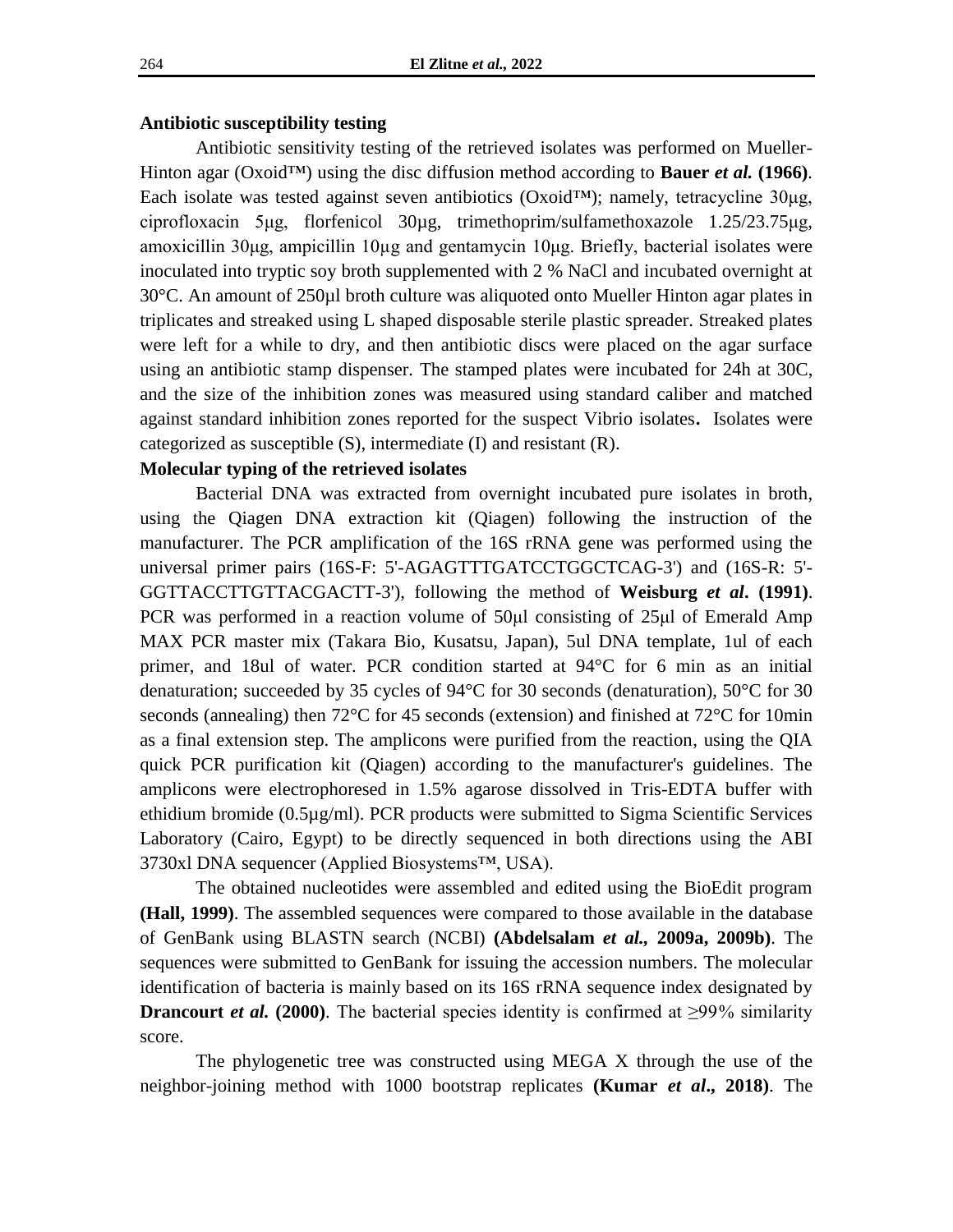phylogenetic analysis was conducted, based on the 16S rRNA gene sequences recovered from *V. alginolyticus* and *V. parahaemolyticus* strains isolated from moribund shrimp and aligned with the other related 16S rRNA gene sequences obtained from GenBank. *Listeria monocytogenes* was selected as the out-group.

# **Histopathological examination**

Hepatopancreatic tissue and muscle samples were collected from moribund shrimp on spot at the farm. Samples were fixed in Davidson's fixative solution for 48 hours then placed in 50% ethanol, embedded in paraffin and sectioned. Tissue sections were stained with Hematoxylin and Eosin (H and E) and then examined microscopically at scale bars of 100 μm according to **Bancroft and Gamble (2008)**.

# **Treatment trial**

A treatment strategy comprising two waterborne drugs and one oral antibiotic was adopted to stop mortalities and enhance shrimp health within the affected shrimp ponds.  $1.5$ ml / m<sup>3</sup> of hydrogen peroxide (40 % solution) was slowly infused into the pond's water day after day, alternated with 250 ml/acre of *Yucca schidigera* extract solution (Sanolife® AFM) after the sunrise together with Florfenicol powder (Aquaflor<sup>®</sup>) at a dosage of 25 mg / Kg shrimp biomass in the diet for 1 week according to **Eissa** *et al***. (2021)**.

# **RESULTS**

# **Clinical examination**

Obviously, the majority of shrimps were lethargic and stunted in growth. Externally, moribund shrimps exhibited reddening/ congestion of almost all body appendages and telson (Fig. 1). Internally, the gastrointestinal tract was empty, and the hepatopancreas was pale and friable.



**Fig. 1. A.** Shrimp exhibiting congestion among all body appendages and telson. **B.** Congestion and redness in the uropod's and telson of clinically infected shrimp.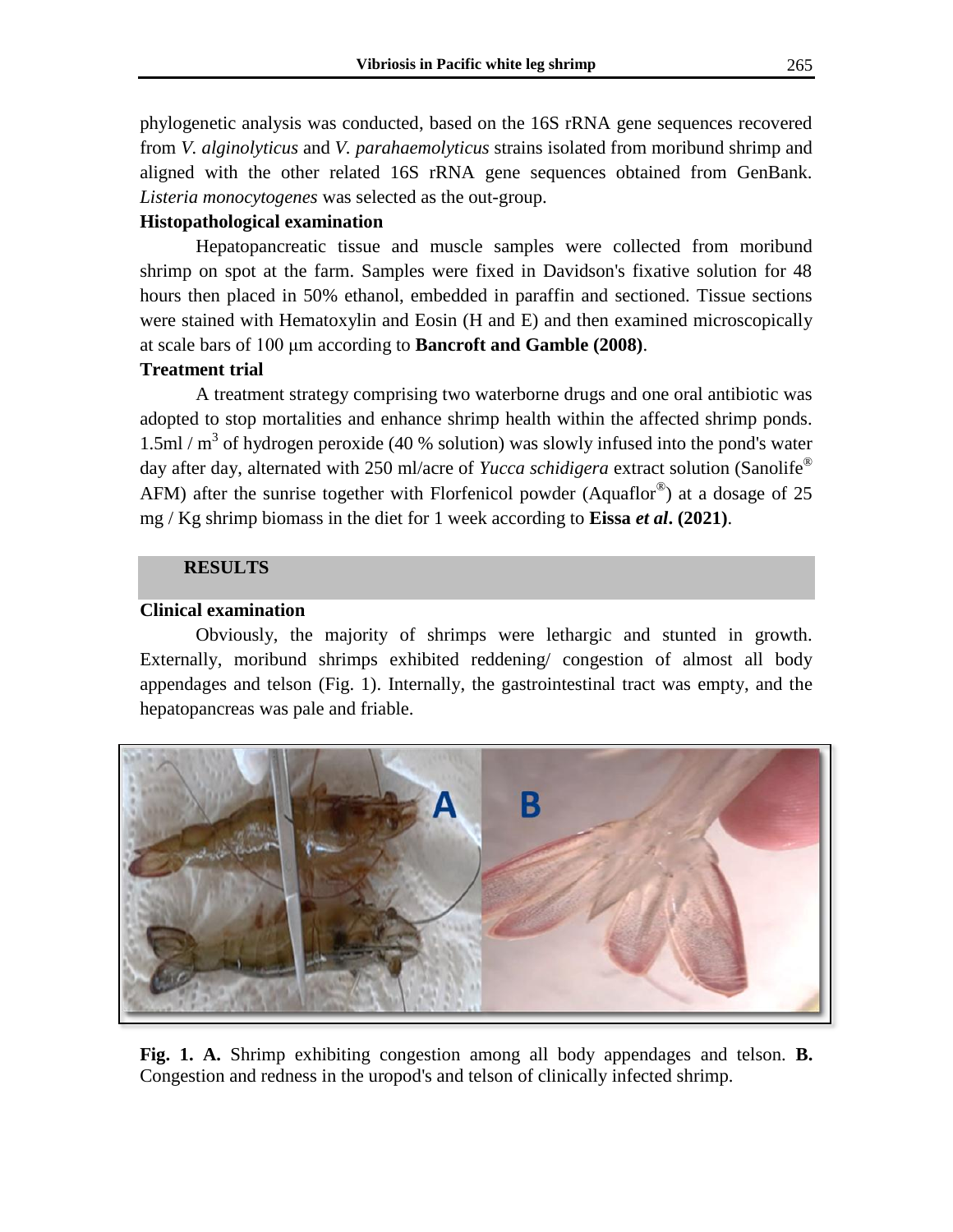# **Bacteriological examination**

A total of 53 Vibrio isolates were retrieved from the investigated shrimp samples. Circular, green/yellow colonies, were produced on TCBS agar. Medium to large-sized creamy whitish colonies were achieved on marine agar. Phenotypically, isolates were short Gram-negative rods, oxidase-positive and sensitive to 0/129 vibriostatic disc. The API20E identification system grouped the isolates into *V. parahaemolyticus* (30 isolates) and *V. alginolyticus* (23 isolates). The API 20E codes of the retrieved *V. parahaemolyticus* were 4156106, 4156104, 4146006, and 4147106, while that of *V. alginolyticus* were 4156124, 4146124, and 4156124.

| Item                                      | standard                           |                        |           | V. parahaemolyticus | V. alginolyticus | <b>Total</b>     |
|-------------------------------------------|------------------------------------|------------------------|-----------|---------------------|------------------|------------------|
|                                           |                                    |                        |           | (30)                | (23)             |                  |
| Ampicillin 10µg                           | $\overline{\text{CLSI}}$<br>(2004) | $\overline{S}$         | $\geq$ 17 | $\boldsymbol{0}$    | $\boldsymbol{0}$ | $\overline{0}$   |
|                                           |                                    | $\mathbf{IM}$          | $14-16$   | $\boldsymbol{0}$    | $\overline{0}$   | $\overline{0}$   |
|                                           |                                    | ${\bf R}$              | $\leq$ 13 | 30                  | 23               | 53               |
| Amoxicillin 30µg                          | <b>CLSI</b><br>(2010)              | S                      | $\geq$ 18 | $\boldsymbol{0}$    | $\overline{0}$   | $\mathbf{0}$     |
|                                           |                                    | $\rm IM$               | $14 - 17$ | $\boldsymbol{0}$    | $\boldsymbol{0}$ | $\boldsymbol{0}$ |
|                                           |                                    | ${\bf R}$              | <13       | 30                  | 23               | 53               |
| Gentamycin 10µg                           | <b>CLSI</b><br>(2010)              | $\overline{S}$         | $\geq$ 15 | 5                   | $\boldsymbol{0}$ | $\overline{5}$   |
|                                           |                                    | $\rm IM$               | $13 - 14$ | $\mathbf{0}$        | $\overline{4}$   | $\overline{4}$   |
|                                           |                                    | ${\bf R}$              | $\leq$ 12 | 25                  | 19               | 44               |
| Trimethoprim 1.25µg /<br>Sulfamethoxazole | <b>CLSI</b><br>(2010)              | $\overline{S}$         | $\geq 16$ | $\overline{23}$     | 16               | $\overline{39}$  |
| 23.75µg                                   |                                    | $\mathbf{IM}$          | $11 - 15$ | $\overline{2}$      | $\overline{4}$   | $\overline{6}$   |
|                                           |                                    | ${\bf R}$              | $\leq 10$ | $\overline{5}$      | $\overline{3}$   | $\overline{8}$   |
| Ciprofloxacin 5µg                         | <b>CLSI</b>                        | $\overline{S}$         | $\geq$ 21 | 20                  | 15               | 35               |
|                                           | (2010)                             | $\mathbf{IM}$          | $6 - 20$  | $\overline{7}$      | $\overline{7}$   | 14               |
|                                           |                                    | $\overline{R}$         | $\leq15$  | $\overline{3}$      | $\mathbf{1}$     | $\overline{4}$   |
| Florfenicol 30µg                          | <b>CLSI</b><br>(2004)              | $\overline{S}$         | $\geq$ 18 | 25                  | 20               | 45               |
|                                           |                                    | IM                     | $13-17$   | 5                   | $\overline{3}$   | 8                |
|                                           |                                    | ${\bf R}$              | $\leq 12$ | $\mathbf{0}$        | $\boldsymbol{0}$ | $\mathbf{0}$     |
| Tetracycline 30µg                         | <b>CLSI</b><br>(2010)              | S                      | $\geq$ 15 | 19                  | $10\,$           | 29               |
|                                           |                                    | $\overline{\text{IM}}$ | $12 - 14$ | $\overline{4}$      | $8\,$            | 12               |
|                                           |                                    | ${\bf R}$              | $\leq$ 11 | $\overline{7}$      | 5                | 12               |

**Table 1.** Antibiotic susceptibility testing of retrieved *Vibrio* spp.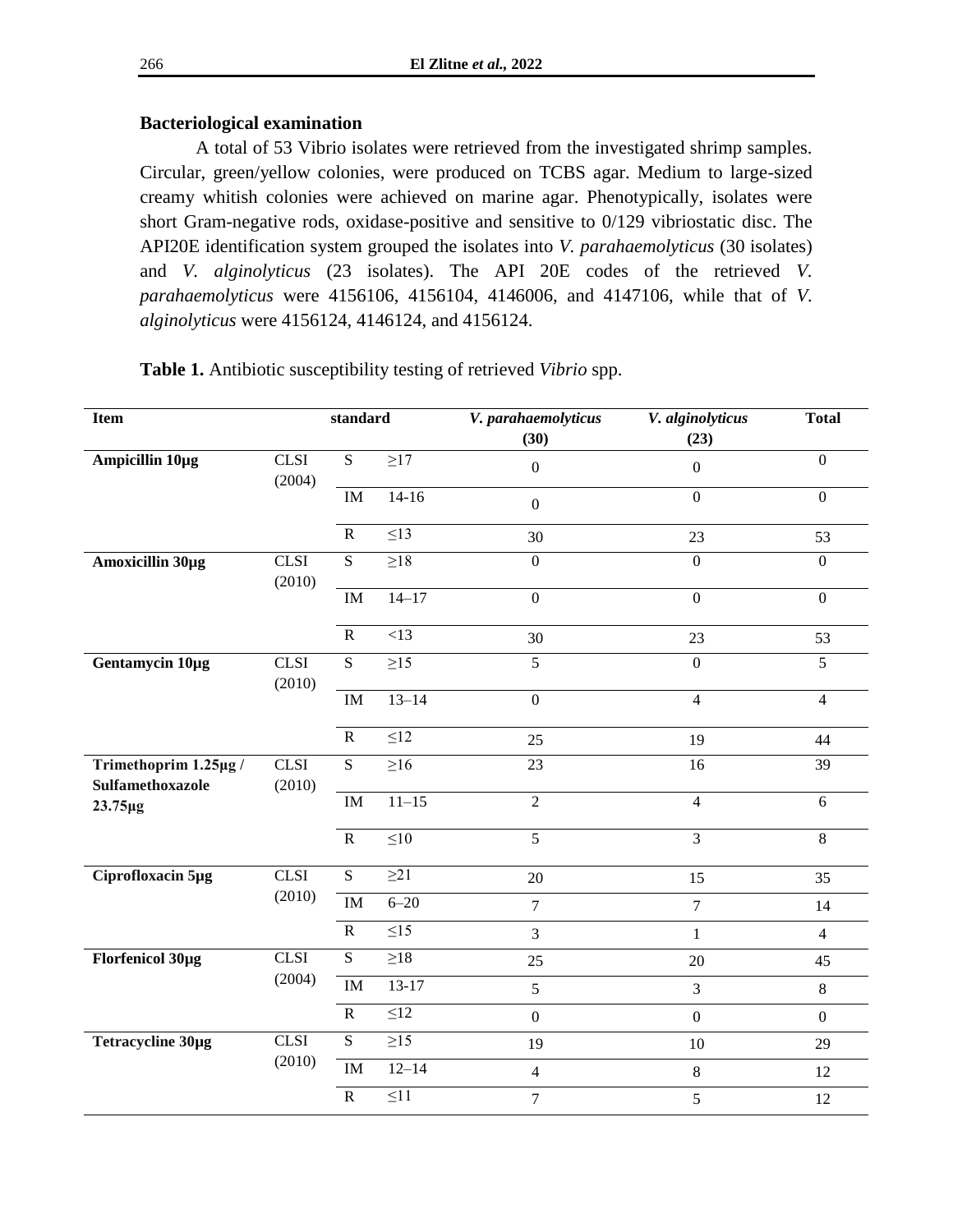# **Antibiotic sensitivity testing**

The uppermost resistance of Vibrio isolates (100%) was noticed against ampicillin 10μg and amoxicillin 30μg, followed by Gentamycin 10μg and tetracycline 30µg, which showed 83% and 15% resistances, respectively. On the contrary, florfenicol 30µg was the most effective antibiotic (100% susceptibility) **(Table 1)**

# **Histopathological examination**

Histological examination of the hepatopancreas (HP) of moribund *Litopenaeus vannamei* shrimps revealed the presence of mild necrotic and severe degenerative changes (vacuolar degeneration), together with sloughing of HP tubule epithelial cells (Fig. 2). Muscle fibers of moribund shrimps were heavily infiltrated with inflammatory hemocytes (Fig. 3). It is worth mentioning that, no evidence of inclusion bodies suggestive of viral infections was detected.



**Fig. 2.** The hepatopancreas (HP) of shrimp showed mild necrotic (N), severe degenerative changes (vacuolar degeneration) (V) and sloughing of HP cells (S). Scale bars  $= 100 \mu m$ .



**Fig. 3.** Muscle fibers of shrimp exhibiting heavy infiltration by inflammatory hemocytes. Scale bars  $= 100 \text{ µm}$ .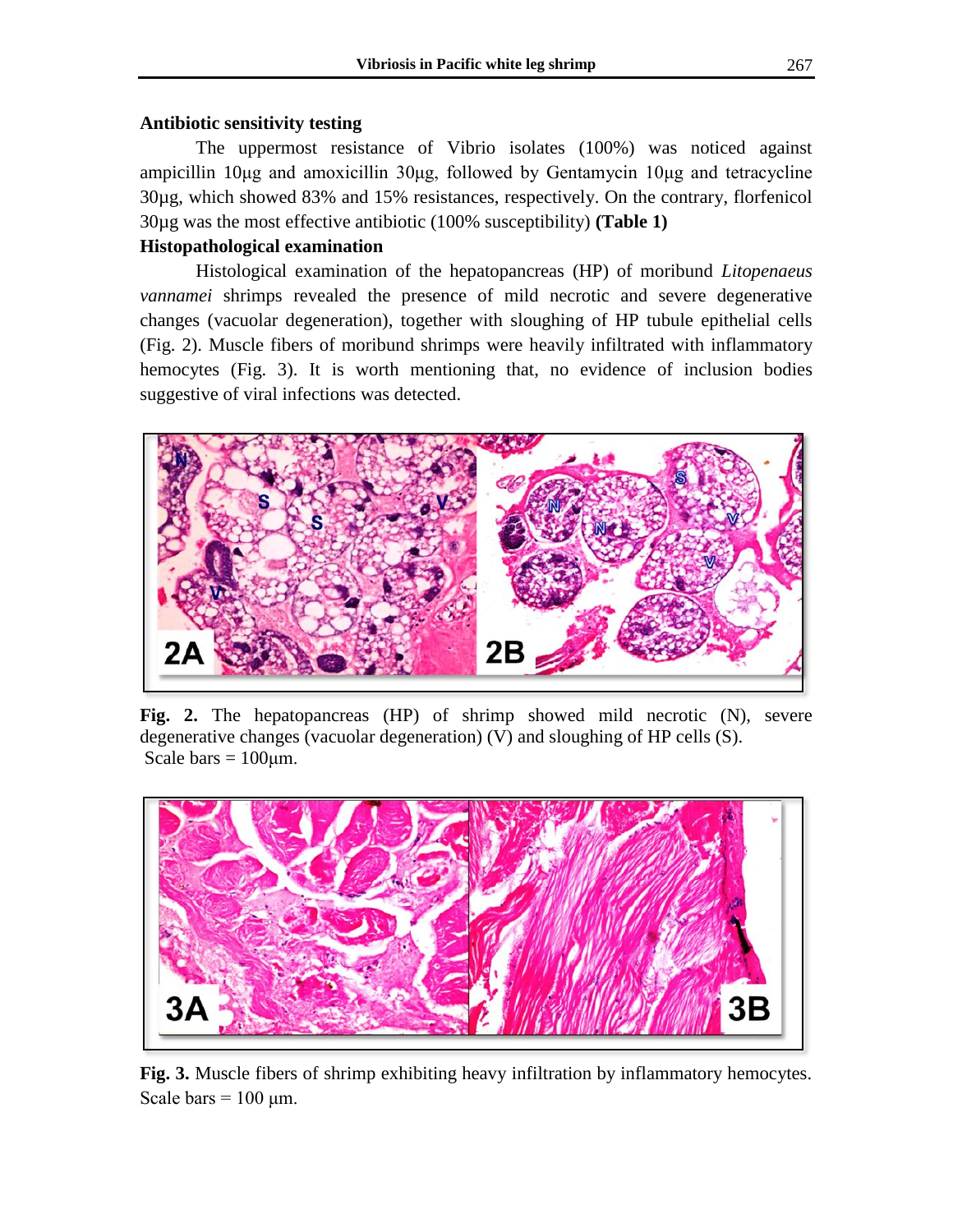# **Molecular typing of retrieved isolates**

The pathogenic bacterial isolates were molecularly typed by sequencing the 16S rRNA gene. The BLAST analysis of sequenced genes proved that the 6 bacterial isolates were deeply embedded in *Vibrio* spp. group. The similarity index of the 16S rRNA sequences revealed that 6 bacterial isolates were identified as *V. alginolyticus* (3 isolates) and *V. parahemolyticus* (3 isolates). The accession numbers of sequenced genes from the 3 isolates of *V. alginolyticus* were OL619049, OL619050, and OL619051. The alignment of these sequences exhibited 99.85 - 100% 16S rRNA homology with *V. alginolyticus* (MN945277.1; MN938893.1; MN843961.1; MK102576.1; MH879822.1; and MK308627.1). The intra-species similarity was 99.78–100% for the 3 isolates of *V. alginolyticus* recovered from shrimp, with nucleotide differences ranging from 1-3 base pairs.

The GenBank accession numbers of sequenced genes from the 3 isolates of *V. parahemolyticus* were OL619052, OL619053, and OL619054. The alignment of these sequences exhibited 99.86 – 99.93% 16S rRNA similarity to the accession number of *V. parahemolyticus* (CP014046.2; CP006005.1; MW182301.1; NR\_041838.1; and NR\_114631.1). The intra-species similarity was 99.71–100% for the 3 isolates of *V. parahemolyticus* recovered from shrimp, with nucleotide differences ranging from 3 -4 base pairs.

The phylogenetic tree was constructed to compare the sequences of 16S rRNA of the 6 *Vibrio* isolates, with 27 various accession numbers documented from *V. alginolyticus, V. parahemolyticus, V. fluvialis*, *V. vulnificus* and *L. monocytogenes*. The phylogenetic analysis demonstrated two main lineages. The first clade was subdivided into two subclades. The first subclade involved *V. alginolyticus* and *V. parahemolyticus* isolates, separated into two branches forming a discrete phylogenetic subclade with a 98% bootstrap value. The isolates of *V. alginolyticus* (3 isolates) and *V. parahemolyticus* (3 isolates) are embedded among other interrelated bacterial isolates and separated from *V. fluvialis*, *V. vulnificus* and *L. monocytogenes* isolates (Fig. 4).

#### **Field treatment trial**

Interestingly, the combined treatment strategy comprising two waterborne drugs and one oral antibiotic was effective in sharply reducing the mortalities and enhancing shrimp health within the affected shrimp ponds. The adopted  $1.5 \text{ml/m}^3$  dosage of hydrogen peroxide of 40% solution day after day alternated with a 250ml/acre dosage of *Yucca schidigera* extract solution (Sanolife<sup>®</sup> AFM) after the sunrise, together with a dosage of 25mg florfenicol (Aquaflor<sup>®</sup>) / Kg shrimp biomass in the diet for 1 week were capable of reducing mortality rates from 60 % to 5 % by the  $7<sup>th</sup>$  day of treatment. Further, general health was evidently improved, as indicated by the increased shrimp swimming activity, shrimp color restoration and the increased feed intake.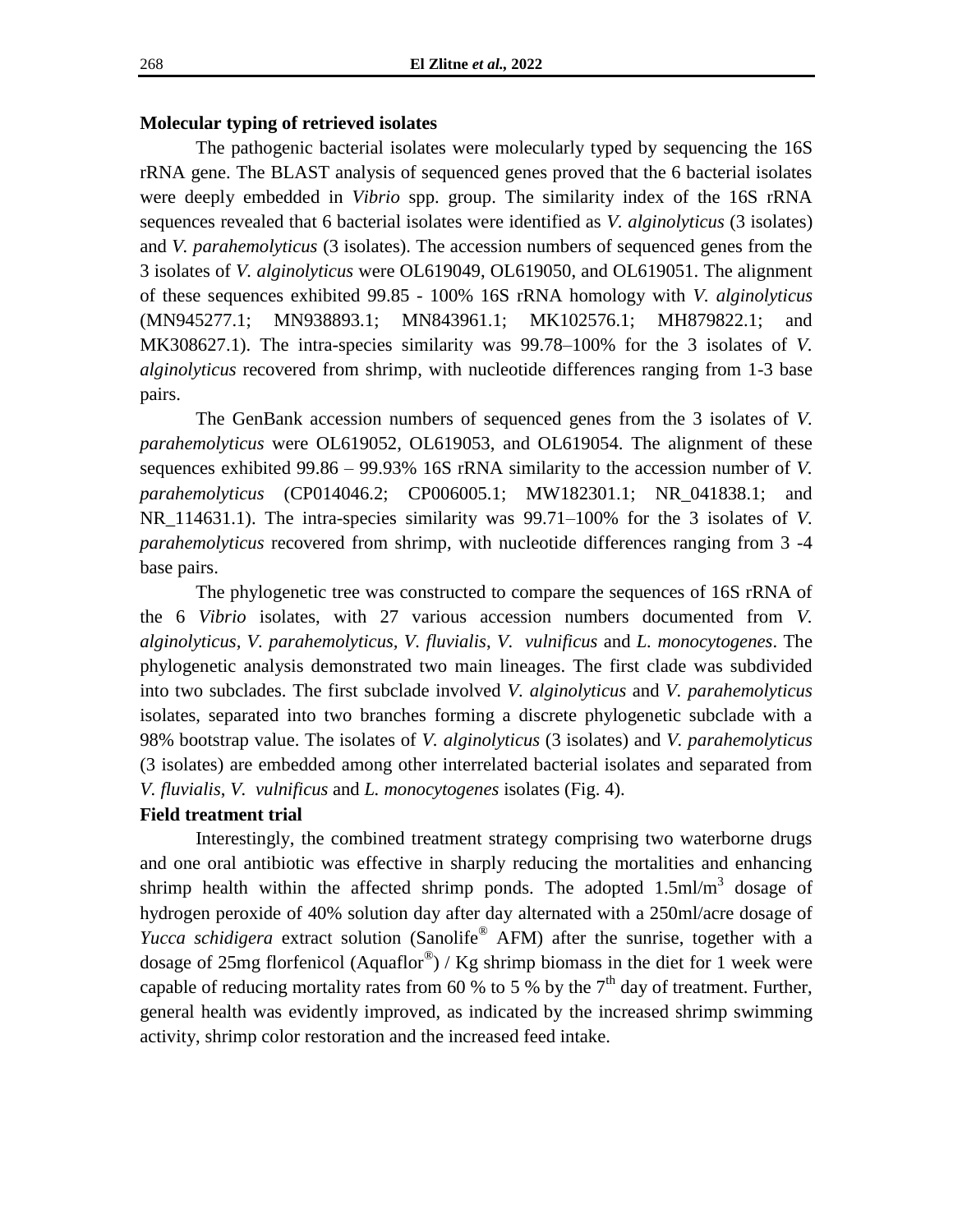

**Fig. 4.** Phylogenetic analysis based on the 16S rRNA gene sequences of *V. alginolyticus* and *V. parahemolyticus* isolated in this study. The tree was constructed and analyzed by the neighbor-joining method.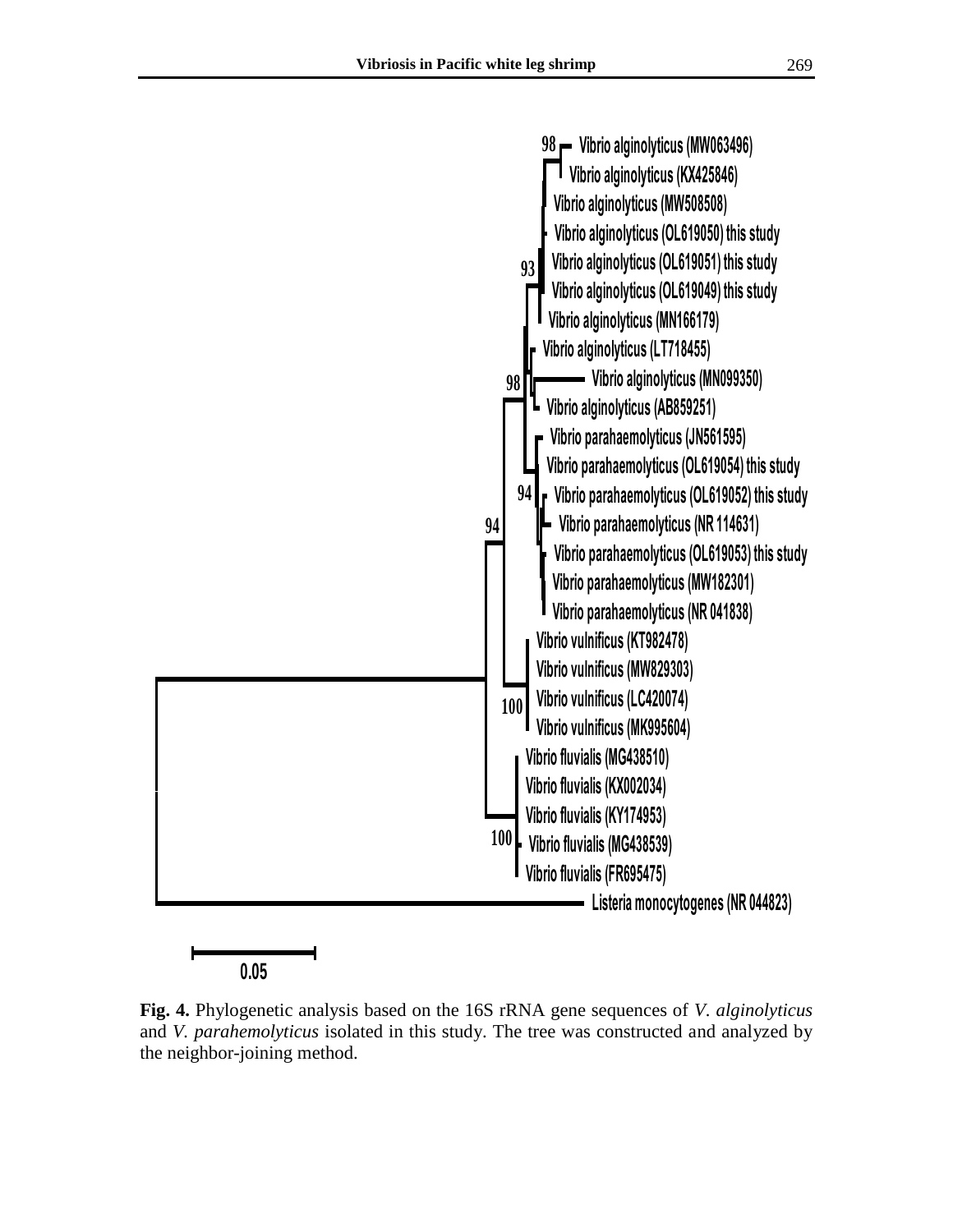# **DISCUSSION**

It is known that the native fish and shellfish farmers in the coastal areas around Egyptian Lake Manzala adopt some erratic management regimes, including high stocking densities, raw trash fish feeding, and minimal rates of water exchange **(Eissa** *et al***., 2020; EI-Jakee** *et al***., 2020; Abdelsalam** *et al***., 2021; Attia** *et al***., 2021a, 2021b; Elgendy** *et al***., 2022a, 2022b)**. This combined bundle of erratic regimes in hot summer months could trigger frequent killer bacterial diseases outbreaks, including streptococcosis, aeromonads;,mycoplasmosis, and vibriosis as the most suggested threat **(Abdelsalam** *et al***., 2015a, 2015b; Elgendy** *et al***., 2017; Eissa** *et al***., 2021a; Eissa** *et al***., 2021b; Ragab**  *et al***., 2022; Sherif** *et al.,* **2022)**. Furthermore, the chemical nature of water at these Egyptian northern coastal water bodies is rich in iron, which indirectly favors enhanced pathogenicity of members of the bacterial family Vibrionaecae including Vibrios (siderophores), especially in the hot summer **(Eissa** *et al***., 2020)**. In the current study, the shrimp mass kills were reported during the hot months of summer (July  $\&$  August) and early autumn (September), where water temperatures exceeded 30°C, DO was as less as 3 mg/L, and toxic ammonia was more than 15 folds as the maximum permissible limits. All these deteriorated water quality parameters are frequently considered as a primary trigger of siderophores pathogenic invasion in marine aquaculture environments as well as the shallow open marine water environments **(Liu & Chen, 2004)**. Thus, the given predisposing factors, the high mortality rates, and the reported clinical signs together with such characteristic behavioral changes among moribund shrimps are all consistent with acute vibriosis outbreaks during those hot months of the year.

The prolonged existence of shrimps in such bad environmental circumstances weakens shrimp immune defense mechanisms and potentiates numerous bacterial invasions **(Elgendy** *et al***., 2015)**. Although higher densities like those seen in the investigated shrimp farm should result in higher output, yet it has numerous negative impacts on farmed shrimp, such as unfavorable interactions among individuals, water quality degradation, and deterioration of shrimp health **(Bardera** *et al***., 2021)**. *Litopenaeus vannamei* aggressive behaviors increases at higher shrimp density when food sources are limited **(Ruiz-Velazco** *et al.,* **2010).** Overcrowding and prolonged contact periods between individuals create perfect conditions for transmitting infectious diseases among farmed shrimp **(Ruiz-Velazco** *et al***., 2010).** 

Vibrios can be transmitted via direct contact and through water, causing outbreaks in natural fisheries and aquaculture **(Moustafa** *et al***., 2010; 2014; 2015).** *Vibrio*s are ubiquitous and prevailing in those marine water bodies with shallow nature or poor exchange rates. **Elgendy** *et al***. (2015, 2016)** reported that, the aquatic environment acts as a big reservoir for numerous strains of vibrios and initiates infections upon the establishment of unfavorable aquatic conditions similar to circumstances noticed in the present study. Vibrios harbor numerous virulence mechanisms, including many extracellular enzymes and several fitness genes potentiating their pathogenicity **(Gennari**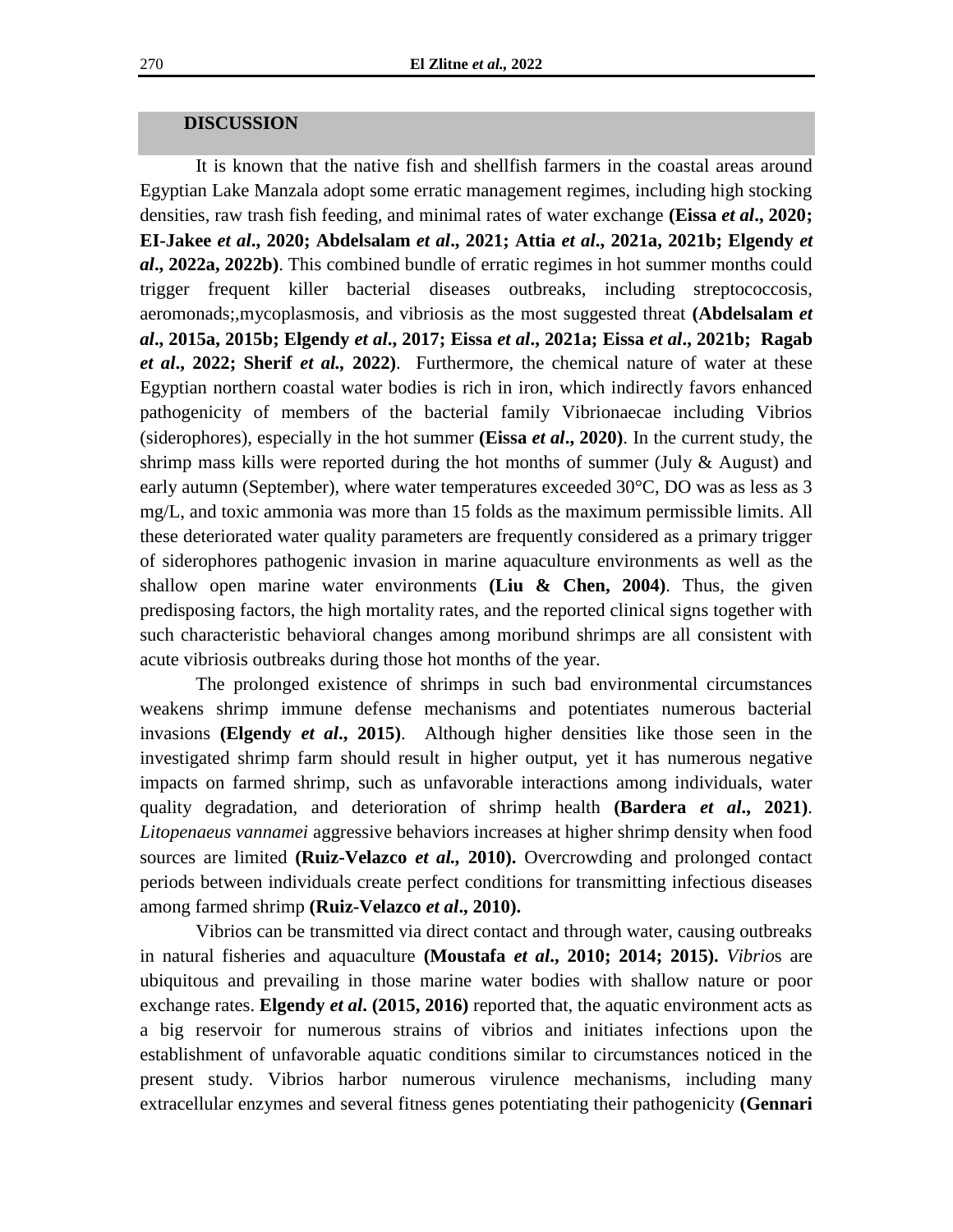*et al***., 2012)**. Moreover, the environmental vibrio strains possess different antibiotic resistance genes that can transmit between bacteria in the aquatic environment threatening the health of aquatic animals and humans **(Gennari** *et al***., 2012)**.

Moribund shrimps exhibited typical signs of vibriosis, lethargy, poor growth, an empty stomach, and pale hepatopancreas, which are all consistent with vibriosis in shrimp **(Soto-Rodriguez** *et al***., 2015)**. The bacteriological examination supported the presumed clinical signs, suggesting that *V. parahaemolyticus* and *V. alginolyticus* pathogens are blamed for the mass shrimp mortalities. A total of 53 vibrio isolates were retrieved from the investigated shrimp specimens. All vibrio isolates produced typical phenotypic traits on TCBS agar; a result which agrees with that of **Elgendy** *et al***. (2015)**. Identities of isolates were confirmed via API 20E and 16SrRNA sequence analysis. The pathogenic bacterial isolates were genetically identified by sequencing the 16S rRNA gene. The BLAST analysis of sequenced genes proved that the 6 bacterial isolates were deeply embedded in *Vibrio* spp. group.

Histopathologically, all reported degenerative, necrotic, and cell sloughing lesions throughout the hepatopancreas of moribund shrimps could be attributed to the lytic effects of hemolysins, proteases, and other potential toxins secreted by the highly virulent vibrios **(Aguirre-Guzmán** *et al***., 2004; Kumar** *et al***., 2021)**. Additionally, the inflammatory response caused by vibrios in different tissues, including muscles could be attributed to the high doses of secreted toxins favored by high iron concentrations and high water temperatures **(Aguirre-Guzmán** *et al***., 2004; Eissa** *et al***., 2015; Kumar** *et al***., 2021)**. The haemocytic infiltration within muscles is a regular crustacean cellmediated immune response in case of systemic bacterial invasion.

*Vibrio parahaemolyticus*, *V. alginolyticus*, and *V. harveyi* are the most prevalent pathogens in shrimp farming, causing severe infections and economical losses **(Zhou** *et al***., 2012; Nunan** *et al***., 2014)**. Similarly, **Elgendy** *et al***. (2015)** identified *V. alginolyticus*, *V. vulnificus, V. harveyi,* and *V. mimicus* from a high morality outbreak affecting maricultured shrimp *Penaeus indicus* erupted after a period of unstable climatic conditions and have caused significant economic losses. Vibriosis outbreaks relevant to *V. parahaemolyticus* are extremely serious in shrimp farming, causing fatal infections, particularly at the larval stages, causing a disease called infectious pancreatic necrosis **(Kongrueng** *et al***., 2015)**. The disease is repeatedly reported in black tiger shrimp, *Penaeus monodon* and *L. vannamei* **(Soto-Rodriguez** *et al***., 2015)**. *Vibrio* infections upset the health status of shrimp due to the existence of several virulence factors such as adhesins, biofilm, hemolysins and secretion systems **(Kongrueng** *et al***., 2015)**.

Vibrio isolates showed the highest resistance (100%) against ampicillin and amoxicillin. Further, isolates showed 83% and 15% resistance against gentamycin and tetracycline, respectively. The highest susceptibility was noticed against florfenicol at 100% and ciprofloxacin at 92%. The improper use of antibiotics in aquaculture to treat diseases affecting fish and shellfish causes the emergence of resistant strains **(Serrano,**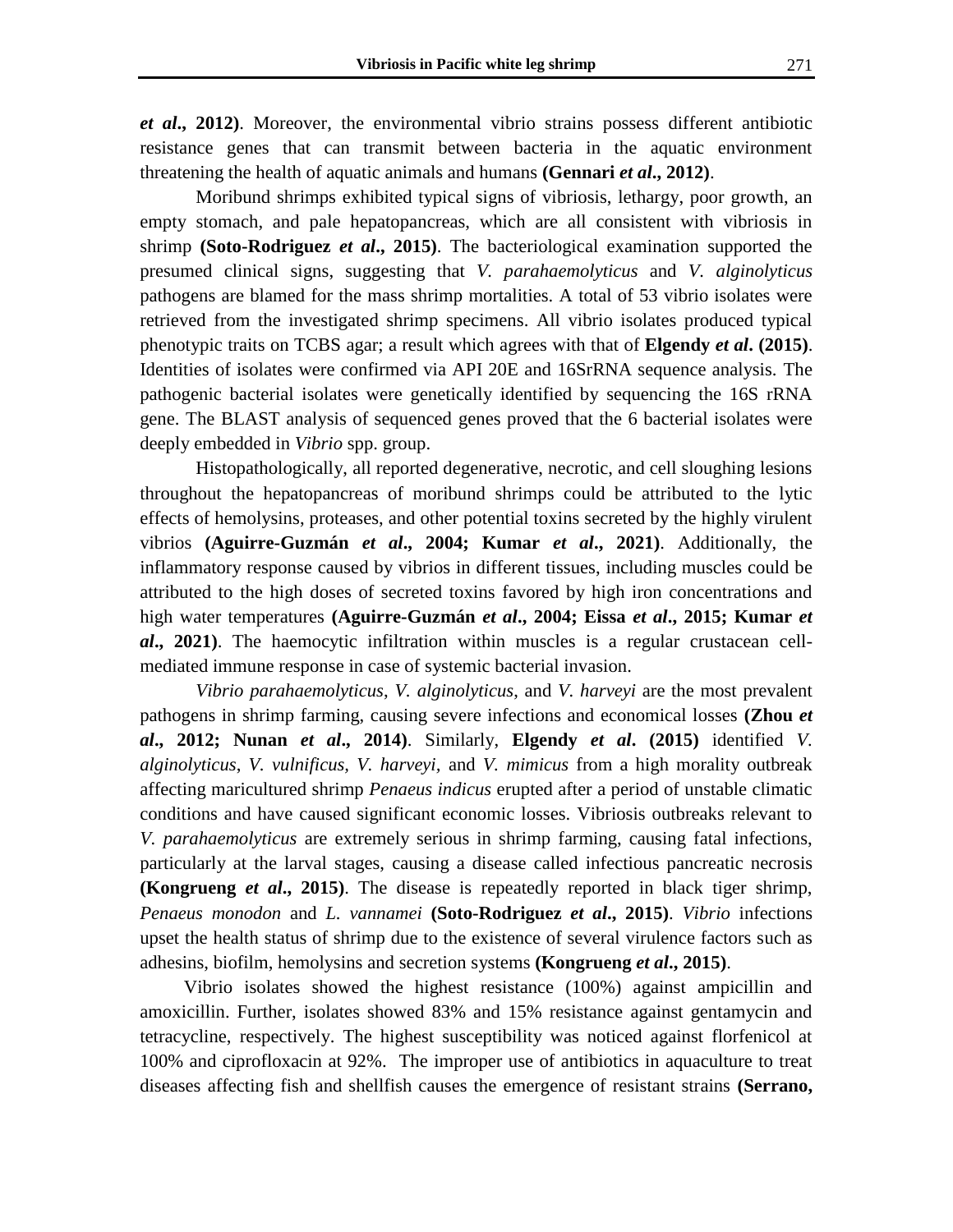**2005)**. Depending on the results of the antibiotic susceptibility, florfenicol was used in a field treatment trial with  $H_2O_2$ . The health and survival of shrimp in the treated earthen pond improved. Mortality is reduced to 5% after treatment. The efficiency of florfenicol against vibriosis infections have been confirmed in previous studies **(Samuelsen & Bergh, 2004)**. However, the combined treatment regimen had multiple therapeutic pathways, where hydrogen peroxide worked as an oxidizer for unionized ammonia and free iron in water, preventing vibrios from using them as pathogenic mechanism triggers. In addition, a numerous count of vibrios in bacterial load would extensively burst under the the sterilizing effects of released atomic oxygen **(Zou** *et al***., 2020)**. Notably, the *Yucca schidigera* extract solution improves the functional performance of shrimp gills through direct and indirect means by removing the toxic ammonia from pond's water, which further improves the functional performance of gills during gas exchange **(Wang**  *et al***., 2020)**. Finally, florfenicol, with its efficient bactericidal effect arising from prolonged existence in shrimp tissues (high bioavailability), would decisively destroy vibrios in shrimp haemolymph and systemic tissues.

# **CONCLUSION**

Vibriosis caused by *V. parahaemolyticus* and *V. alginolyticus* is a significant bacterial disease affecting farmed shrimp. The disease is extremely fatal at the larval stages. Vibrio infections are triggered by environmental deterioration and erratic rearing practices. High temperature, low dissolved oxygen, elevated unionized ammonia levels, and overstocking render farmed shrimp susceptible to infections. Vibrio infections were resistant to some antibiotics, perhaps due to their irregular application in aquaculture. Vibriosis infections in farmed shrimp can be successfully treated with florfenicol and H2O2. Good management practices are necessary for avoiding vibrio infections affecting farmed *L. vannamei.*

#### **Acknowledgments**

The authors are grateful to Cairo University for partially funding the current manuscript as a research outcome of the institutional research grant "The national disaster of marine fish mass mortalities: possible etiologies and proposed control strategy".

#### **REFERENCES**

- **Abdelsalam, M.; Chen, S. C. and Yoshida, T. (2009a):** Surface properties of *Streptococcus dysgalactiae* strains isolated from marine fish. Bull. Eur. Assoc. Fish Pathol., **29:** 15-23.
- **Abdelsalam, M.; Eissa, A.E. and Chen, S.C. (2015a):** Genetic diversity of geographically distinct *Streptococcus dysgalactiae* isolates from fish. Journal of advanced research, **6(2):** 233-238.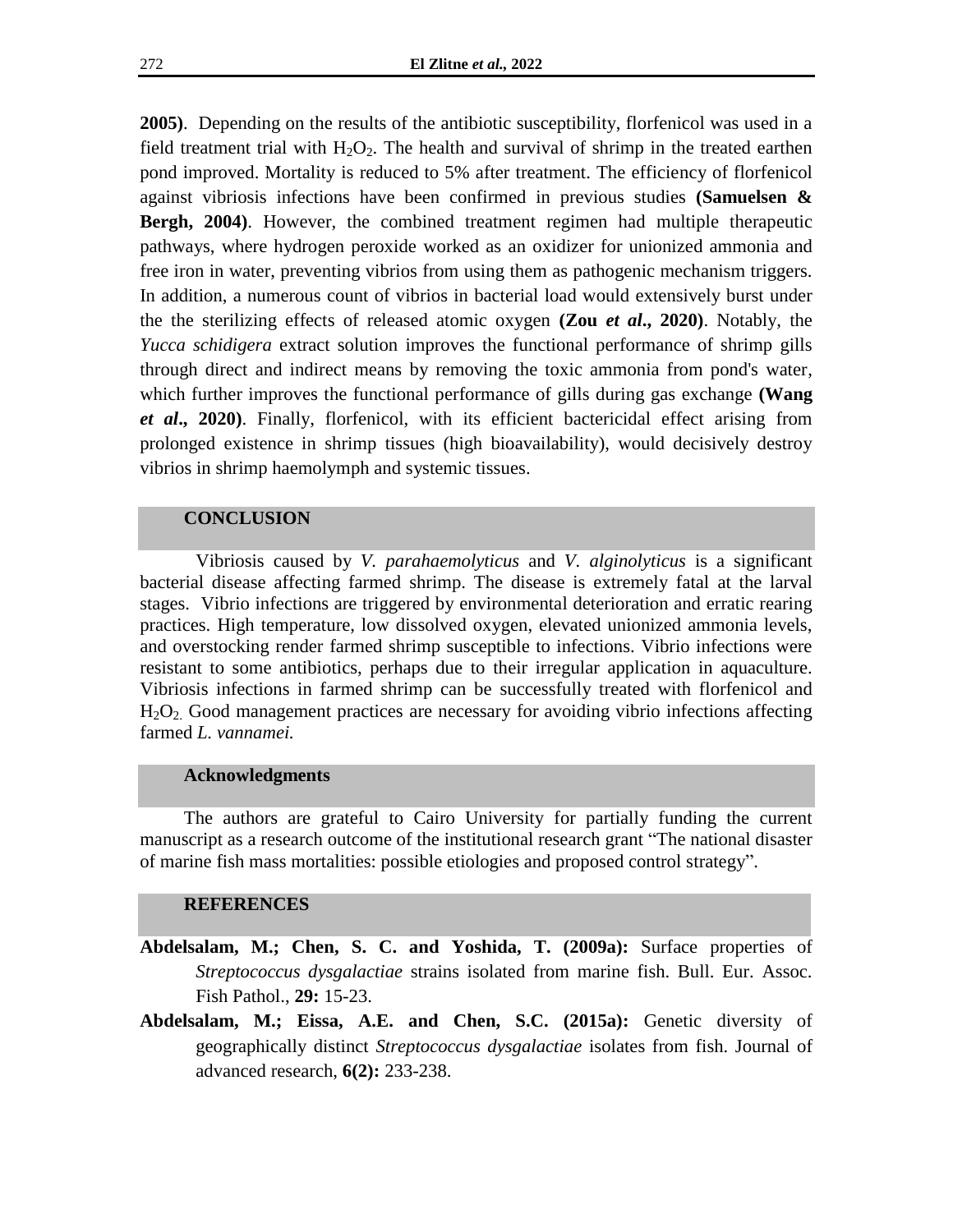- **Abdelsalam, M.; Fujino, M.; Eissa, A.E.; Chen, S.C. and Warda, M. (2015b):** Expression, genetic localization and phylogenic analysis of NAPlr in piscine *Streptococcus dysgalactiae* subspecies *dysgalactiae* isolates and their patterns of adherence. Journal of advanced research, **6(5):** 747-755.
- **Abdelsalam, M.; Nakanishi, K.; Yonemura, K.; Itami, T.; Chen, S. C. and Yoshida, T. (2009):** Application of Congo red agar for detection of *Streptococcus dysgalactiae* isolated from diseased fish. Journal of Applied Ichthyology, **25(4):** 442-446.
- **Abdelsalam, M.; Ewiss, M.A..; Khalefa, H.S.; Mahmoud, M.A.; Elgendy, M.Y. and Abdel-Moneam, D.A (2021):** Coinfections of *Aeromonas* spp., *Enterococcus faecalis,* and *Vibrio alginolyticus* isolated from farmed Nile tilapia and African catfish in Egypt, with an emphasis on poor water quality. Microbial Pathogenesis. 160 (2021). 105213<https://doi.org/10.1016/j.micpath.2021.105213>.
- **Attia, M.M.; Elgendy, M.Y.; Abdelsalam, M.; Hassan, A.; Prince, A.; Salaeh, N.M.K. and Younis, N.A. (2021b)**: Morpho-molecular identification of Heterophyes heterophyes encysted metacercariae and its immunological and histopathological effects on farmed Mugil cephalus in Egypt. Aquaculture International. **29**: 1393–1407. https://doi.org/10.1007/s10499-021-00708-3
- **Attia, M.M.; Elgendy, M.Y.; Prince, A.; El-Adawy, M.M. and Abdelsalam, M. (2021a):** Morphomolecular identification of two trichodinid coinfections Ciliophora: Trichodinidae) and their immunological impacts on farmed Nile Tilapia. Aquac Res. 52:4425-4433. [https://doi.](https://doi/) org/10.1111/are.15281.
- **Aguirre-Guzmán, G.; Mejia Ruíz, H.; and Ascencio F. (2004):** A review of extracellular virulence product of *Vibrio* species important in diseases of cultivated shrimp. Aquaculture Res., **35(15):** 1395-1404.
- **Bancroft, J. D. and Gamble, M. (2008):** Theory and practice of histological techniques. 6th Edition, Churchill Livingstone, Elsevier, China.
- **Bardera, G.; Owen, M. A.; Facanha, F. N.; Alcaraz-Calero, J. M.; Alexander, M. E. and Sloman, K. A. (2021):** The influence of density and dominance on Pacific white shrimp (*Litopenaeus vannamei*) feeding behaviour. Aquaculture, **531:** 735949.
- **Bauer, A.; Kirby, W.; Sherris, J. C. and Turck, M. (1966):** Antibiotic susceptibility testing by a standardized single disk method. American J. Clinical Pathol., 45:493.
- **Bondad-Reantaso, M. G.; Subasinghe, R. P.; Josupeit, H.; Cai, J. and Zhou, X. (2012):** The role of crustacean fisheries and aquaculture in global food security: past, present and future. J. Invertebrate Pathol., **110**: 158–165.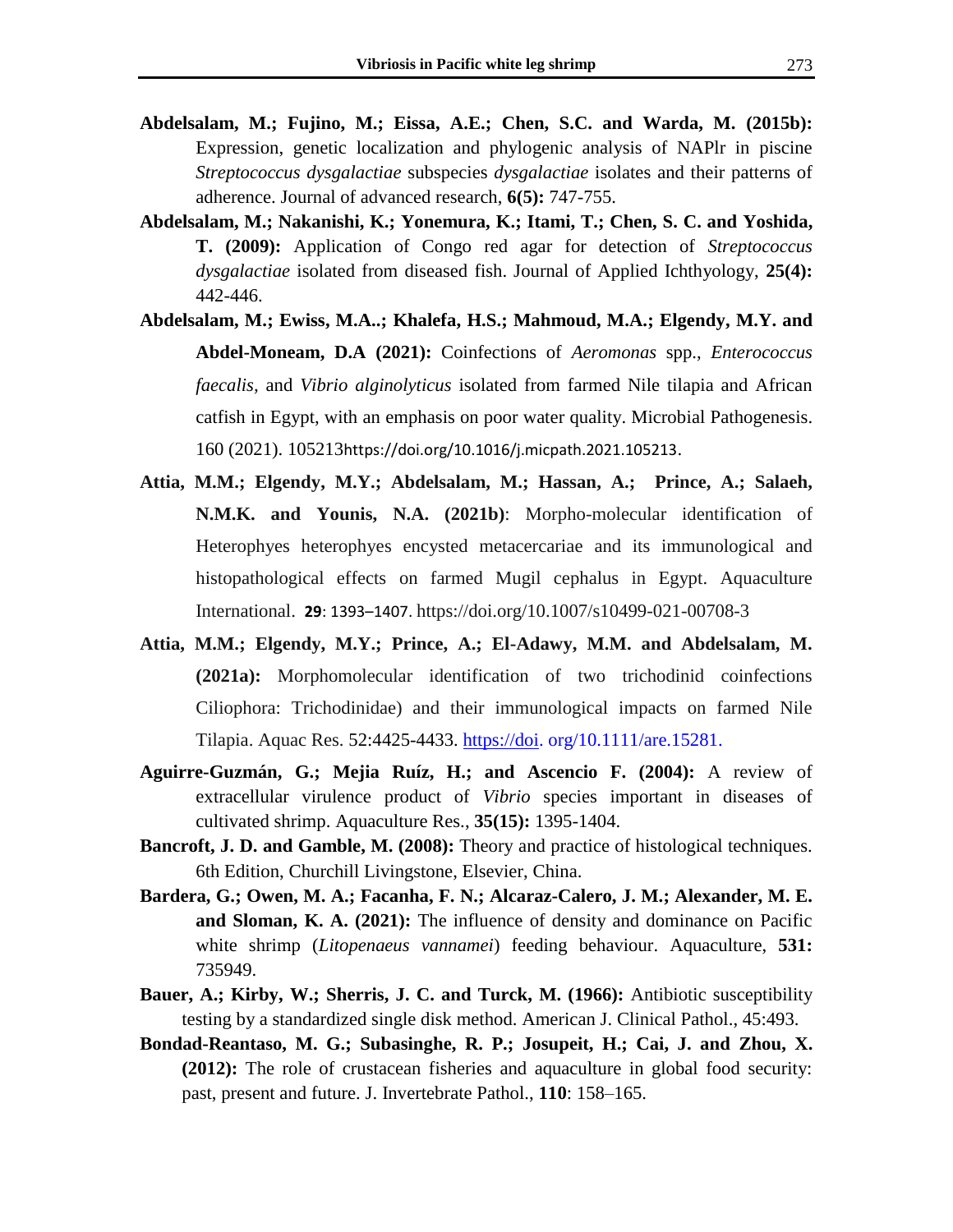- **Buller, N. B. (2004):** Bacteria from Fish and Other Aquatic Animals: A Practical Identification Manual, CABI Publishing, Cambridge.
- **CLSI (2004):** Clinical and Laboratory Standards Institute, Methods for antimicrobial disk susceptibility testing of bacteria isolated from aquatic animals; Proposed guideline, M42-P. CLSI, Wayne, PA, USA.
- **CLSI (2010):** Clinical and Laboratory Standards Institue, Performance Standards for Antimicrobial Susceptibility Testing; Twentieth Informational Supplement M100- S20, CLSI, Wayne, Pa, USA.
- **Drancourt, M., Bollet, C., Carlioz, A., Martelin, R., Gayral, J. P. and Raoult, D. (2000):** 16S ribosomal DNA sequence analysis of a large collection of environmental and clinical unidentifiable bacterial isolates. J. Clin. Microbiol., **38(10):** 3623-3630.
- **Eissa, A. E.; Abdelsalam, M.; Abumhara, A.; Kammon, A.; Gammoudi, F. T.; Ben Naser, K. M. and Asheg, A. (2015):** First record of *Vibrio vulnificus*/*Anisakis pegreffi* concurrent infection in black scorpionfish (*Scorpaena porcus*) from the south Mediterranean basin. Res. J. Pharm. Biol. Chem. Sci., **6(3):** 1537-1548.
- **Eissa, A. E.; Abolghait, S. K., Younis, N. A.; Dessouki, A. A.; El-Lamie, M. M.; Abu Mhara, A. A. and Abdelsalam, M. (2020):** *Myxobolus episquamalis* infection in farmed flathead grey mullet *Mugil cephalus* L. and thin-lipped mullet *Liza ramada*. Aquacult Int., **28:**363–376.<https://doi.org/10.1007/s10499-019-00467-2>
- **Eissa, A. E.; Abou**‐**Okada, M.; Alkurdi, A. R.; El Zlitne, R. A.; Prince, A., Abdelsalam, M. and Derwa, H. (2021a):** Catastrophic mass mortalities caused by *Photobacterium damselae* affecting farmed marine fish from Deeba Triangle, Egypt. Aquaculture Research, **[52](https://www.infona.pl/resource/bwmeta1.element.wiley-are/tab/jContent/facet?field=%5ejournalVolume&value=%5e_00052) [\(9\)](https://www.infona.pl/resource/bwmeta1.element.wiley-are/tab/jContent/facet?field=%5ejournalVolume%5ejournalNumber&value=%5e_00052%5e_00009):** 4455 – 4466.
- **Eissa, A.E.; Attia, M.A., Elgendy, M.Y; Ismail, G.A.; Sabry, N.M.; Prince, A.; Mahmoud, M.A.; El-Demerdash, G.O.; Abdelsalam, M.and Derwam H.IM. (2021b)**: Streptococcus, *Centrocestus formosanus* and *Myxobolus tilapiae*  concurrent infections in farmed Nile tilapia (*Oreochromis niloticus*). Microbial Pathogenesis, 160: (2021) 105213. [https: //doi. org/10.1016/j. micpath. 2021.](https://doi.org/10.1016/j.micpath.2021.105084)  [105084.](https://doi.org/10.1016/j.micpath.2021.105084)
- **El**‐**Adawy, M. M.; Eissa, A. E.; Shaalan, M.; Ahmed, A. A.; Younis, N. A.; Ismail, M. M. and Abdelsalam, M. (2021):** Green synthesis and physical properties of Gum Arabic‐silver nanoparticles and its antibacterial efficacy against fish bacterial pathogens. Aquaculture Research, **52(3):** 1247-1254.
- **Elgendy, M. Y.; Abdelsalam, M.; Mohamed, S. A. and Ali, S. E. (2022a):** Molecular characterization, virulence profiling, antibiotic susceptibility, and scanning electron microscopy of *Flavobacterium columnare* isolates retrieved from Nile tilapia (*Oreochromis niloticus*). Aquaculture International, **30**: 845–862.
- **Elgendy, M. Y.; Kenawy, A. M. and Noor El-Deen, A. E. (2016):** *Gyrodactylus anguillae* and *Vibrio vulnificus* infections affecting cultured eel, *Anguilla anguilla.* Comunicata Scientiae **7**: 1-11.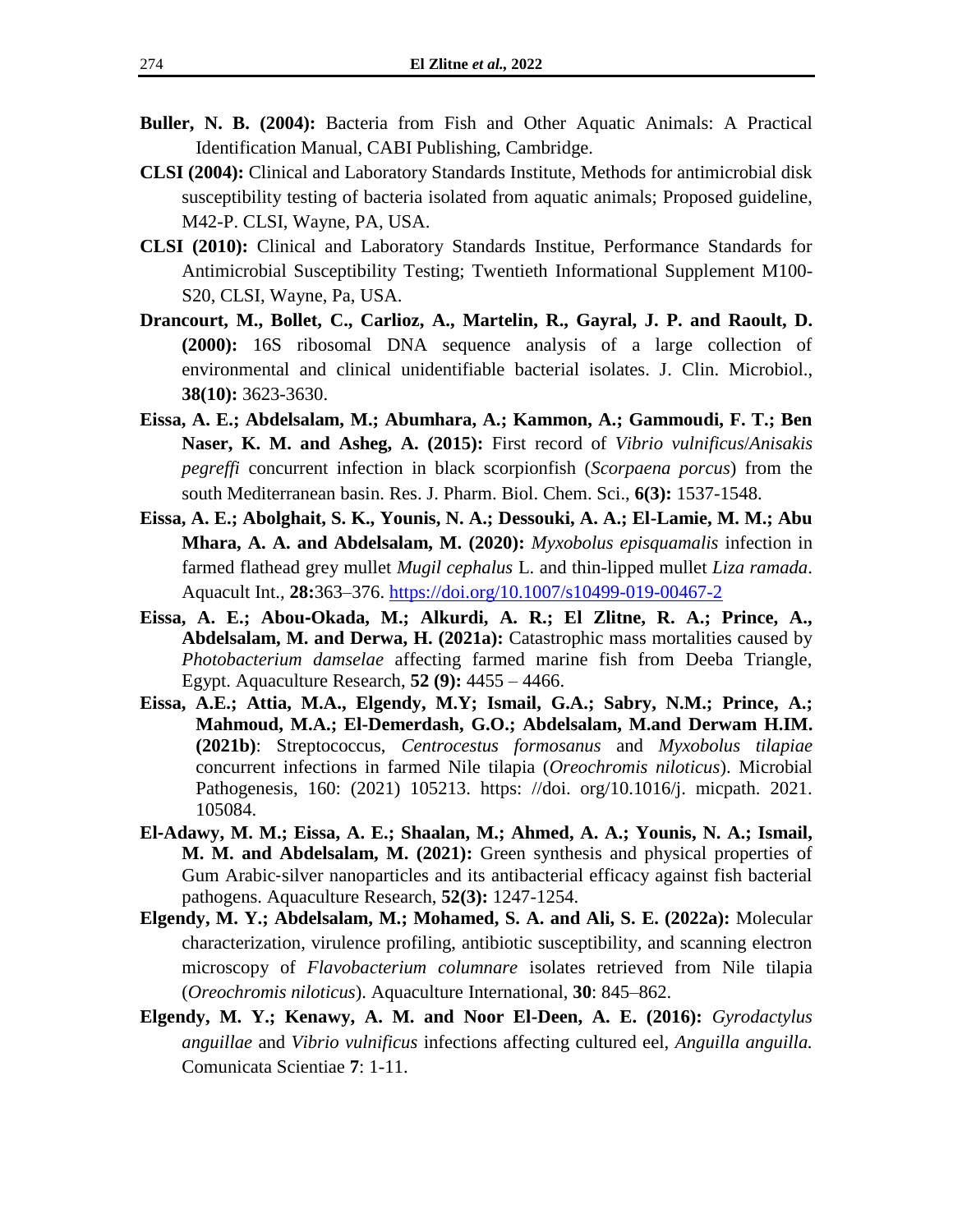- **Elgendy, M. Y.; Shaalan, M.; Abdelsalam, M.; Eissa, A. E.; El-Adawy, M. M. and Seida, A. A. (2022b):** Antibacterial activity of silver nanoparticles against antibiotic-resistant *Aeromonas veronii* infections in Nile tilapia, *Oreochromis niloticus* (L.), in vitro and in vivo assay. Aquaculture Research, 53(3): 901-920.
- **Elgendy, M. Y.; Soliman, W. S.; Hassan, H. A.; Kenawy, A. M. and Liala, A. M. (2015):** Effect of Abrupt Environmental Deterioration on the Eruption of Vibriosis in Mari-Cultured Shrimp, *Penaeus indicus*, in Egypt. Journal of Fisheries and Aquatic Science, **10:** 146-158.
- **Elgendy, M.Y.; Soliman, W.S.;, Abbas, W.T.; Ibrahim, T.B.; Younes, A.M. and Omara, S.T. (2017):** Investigation of some Virulence Determents in *Aeromonas hydrophila* Strains Obtained from Different Polluted Aquatic Environments. Jordan J Biol Sci, 10: 265-272.
- **EI-Jakee, J.; Elshamy, S.; Hassan, A.W.; Abdelsalam, M.; Younis, N.; El-Hady, M.A. and Eissa, A.E. (2020):** Isolation and characterization of mycoplasmas from some moribund Egyptian fishes. Aquaculture International, **28(3):** 901-912.
- **FAO, (2018):** The State of World Fisheries and Aquaculture, Meeting the Sustainable Development Goals. Rome. Licence: CC BY-NC-SA 3.0 IGO.
- **Gennari, M.; Ghidini, V.; Caburlotto, G. and Lleo, M. M. (2012):** Virulence genes and pathogenicity islands in environmental Vibrio strains nonpathogenic to humans. FEMS Microbiol. Ecol., **82**: 563–573.
- **Hall, T. A. (1999):** BioEdit: A User-Friendly Biological Sequence Alignment Editor and Analysis Program for Windows 95/98/NT. Nucleic Acids Symposium Series, **41**: 95-98.
- **Kumar, S.; Stecher, G.; Li, M.; Knyaz, C. and Tamura, K. (2018):** MEGA X: Molecular Evolutionary Genetics Analysis across Computing Platforms. Mol. Biol. Evol., **35(6):**1547-1549.
- **Kumar, V.; Roy, S.; Behera, B. K.; Bossier, P. and Das, B. K. (2021):** Acute hepatopancreatic necrosis disease (AHPND): virulence, pathogenesis and mitigation strategies in shrimp aquaculture. Toxins, **13(8):** 524.
- **Kongrueng, J.; Yingkajorn, M.; Bunpa, S.; Sermwittayawong, N.; Singkhamanan, K. and Vuddhaku, V. (2015):** Characterization of *Vibrio parahaemolyticus* causing acute hepatopancreatic necrosis disease in southern Thailand. Journal of Fish Diseases, **38**: 957–966.
- **Liu, C. H. and Chen, J. C. (2004):** Effect of ammonia on the immune response of white shrimp *Litopenaeus vannamei* and its susceptibility to *Vibrio alginolyticus*. Fish and Shellfish Immunology, **16(3):** 321-334.
- **Moustafa, M.; Laila, A. M.; Mahmoud, M. A.; Soliman, W. S. and Elgendy, M. Y. (2010):** Bacterial infections affecting marine fishes in Egypt. J. Am. Sci., **6:** 603- 612.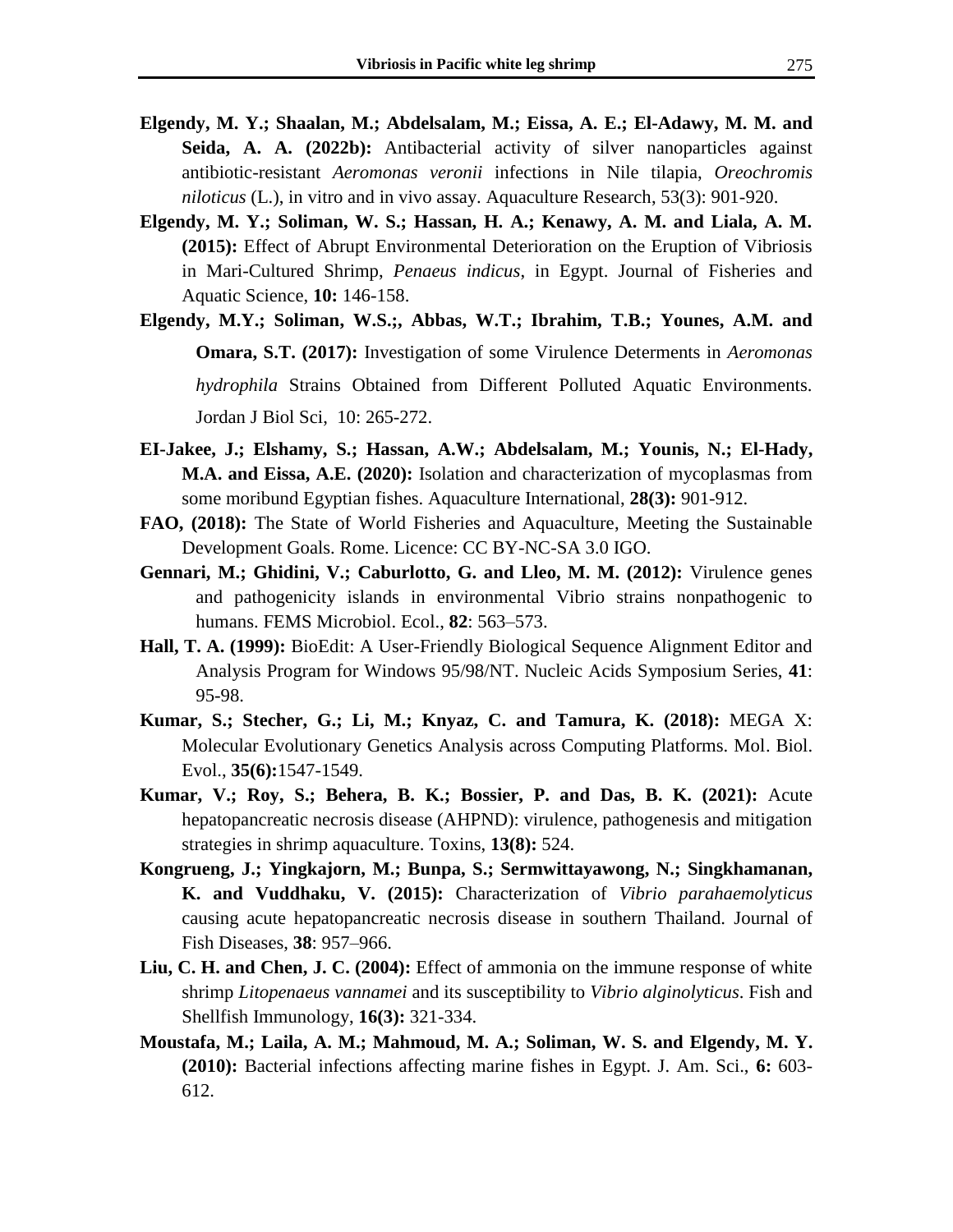- **Moustafa, M.; Eissa, A. E.; Laila, A. M.; Gaafar, A. Y.; Abumourad, I. M. and Elgendy, M. Y. (2014):** Mass mortalities in mari-cultured European sea bass (*Dicentrarchus labrax*) at northern Egypt. Res. J. Pharm. Biol. Chem. Sci.,. **5**: 95– 109.
- **Moustafa, M.; Eissa, A. E.; Laila, A. M.; Gaafar, A. Y.; Abumourad, I. M. and Elgendy, M. Y. (2015):** Investigations into the potential causes of mass kills in mari-cultured gilthead sea bream (*Sparus aurata*) at northern Egypt. Res. J. Pharm. Biol. Chem. Sci.,. **6**: 466–477.
- **Nunan, L.; Lightner, D.; Pantoja, C. and Gómez-Jiménez, S. (2014):** Detection of acute hepatopancreatic necrosis disease (AHPND) in Mexico. Dis. Aquat. Org., **111**: 81-86.
- **Ragab, R. H.; Elgendy, M. Y.; Sabry, N. M.; Sharaf, M. S.; Attia, M. M.; Korany, R. M.; Abdelsalam, M.; Eltahan, A. S.; Eldessouki, E. A.; El-Demerdash, G.O. and Khalil, R. H. (2022):** Mass kills in hatchery-reared European seabass (*Dicentrarchus labrax*) triggered by concomitant infections of *Amyloodinium ocellatum* and *Vibrio alginolyticus*. International Journal of Veterinary Science and Medicine, **10(1):** 33-45.
- **Ruiz-Velazco, J. M.; Hernandez-Llamas, A. and Gomez-Munoz, V. M. (2010):** Management of stocking density, pond size, starting time of aeration, and duration of cultivation for intensive commercial production of shrimp *Litopenaeus vannamei*. Aquac. Eng., **43**: 114–119.
- **Sadek, S.; Rafael, R.; Shakouri, M.; Rafomanana, G.; Ribeiro, F. L. and Clay, J. (2002):** Shrimp Aquaculture in Africa and the Middle East: The Current Reality and Trends for the Future. Report prepared under the World Bank, NACA, WWF and FAO Consortium Program on Shrimp Farming and the Environment. Work in Progress for Public Discussion. Published by the Consortium, 42 pages.
- **Samuelsen, O. and Bergh, Ø. (2004):** Efficacy of orally administered florfenicol and oxolinic acid for the treatment of vibriosis in cod (*Gadus morhua*). Aquaculture. **235**: 27-35.
- **Serrano, P. H. (2005):** Responsible use of antibiotics in aquaculture. Fisheries technical paper, 469, pp. 110. Food and Agriculture organization of the United Nations, Rome, 2005, FAO fisheries.
- **Sherif, A.H.; Abdelsalam, M.; Ali, N.G. and Mahrous, K.F. (2022).** Zinc Oxide Nanoparticles Boost the Immune Responses in *Oreochromis niloticus* and Improve Disease Resistance to *Aeromonas hydrophila* Infection. Biological Trace Element Research, pp.1-10.
- **Soto-Rodriguez, S. A.; Gomez-Gil, B.; Lozano-Olvera, R.; Betancourt-Lozano, M. and Morales-Covarrubias, M. S. (2015):** Field and experimental evidence of *Vibrio parahaemolyticus* as the causative agent of Acute Hepatopancreatic Necrosis